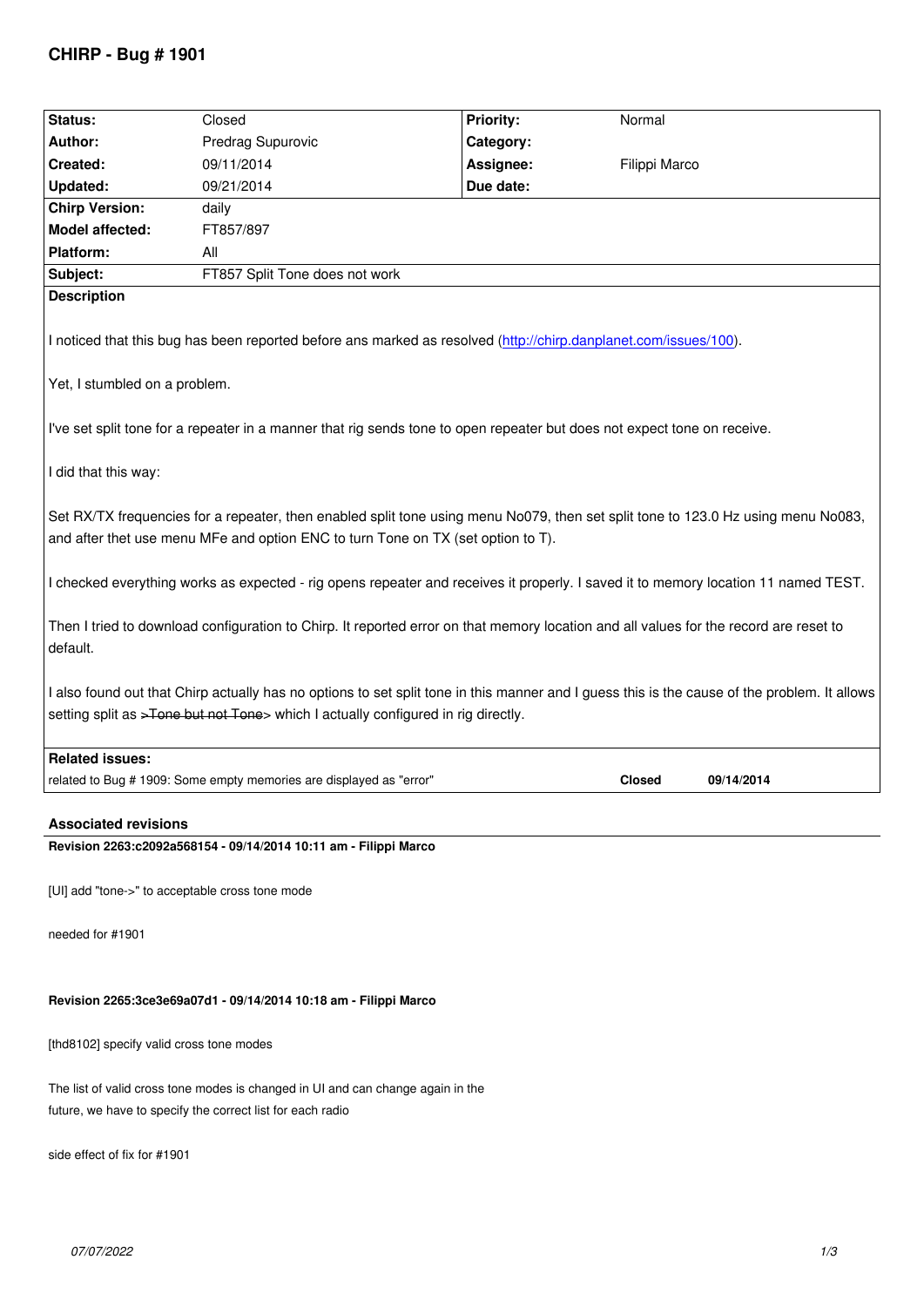#### **Revision 2264:d5d96a2fb832 - 09/14/2014 10:35 am - Filippi Marco**

*[bf888] specify valid cross tone modes*

*The list of valid cross tone modes is changed in UI and can change again in the future, we have to specify the correct list for each radio*

*side effect of fix for #1901*

### **Revision 2266:79d6fef85d32 - 09/14/2014 10:35 am - Filippi Marco**

*[ft857] add "tone->" to acceptable cross tone mode*

*fix #1901*

### **History**

### **#1 - 09/11/2014 04:48 am - Filippi Marco**

- *Status changed from New to In Progress*
- *Assignee set to Filippi Marco*
- *Model affected changed from FT857D to FT857/897*
- *Platform changed from Windows to All*

### **#2 - 09/14/2014 03:57 am - Filippi Marco**

*- Status changed from In Progress to Feedback*

*I sent a fix to developers list for inclusion in upcoming daily build.*

*Loading your image I've seen some other memories that are marked as error, can you please confirm that locations 120, 189 and 190 are actually seen as empty in the radio?*

*After your feedback I'll open a different issue to fix them.*

*Tnx 73 de IZ3GME Marco*

### **#3 - 09/14/2014 03:57 am - Filippi Marco**

*- % Done changed from 0 to 100*

### **#4 - 09/14/2014 05:01 am - Predrag Supurovic**

*Great! Thanks!*

*I confirm, locations locations 120, 189 and 190 are empty in radio.*

*73 Pedja*

#### **#5 - 09/14/2014 08:29 am - Filippi Marco**

*- Status changed from Feedback to Resolved*